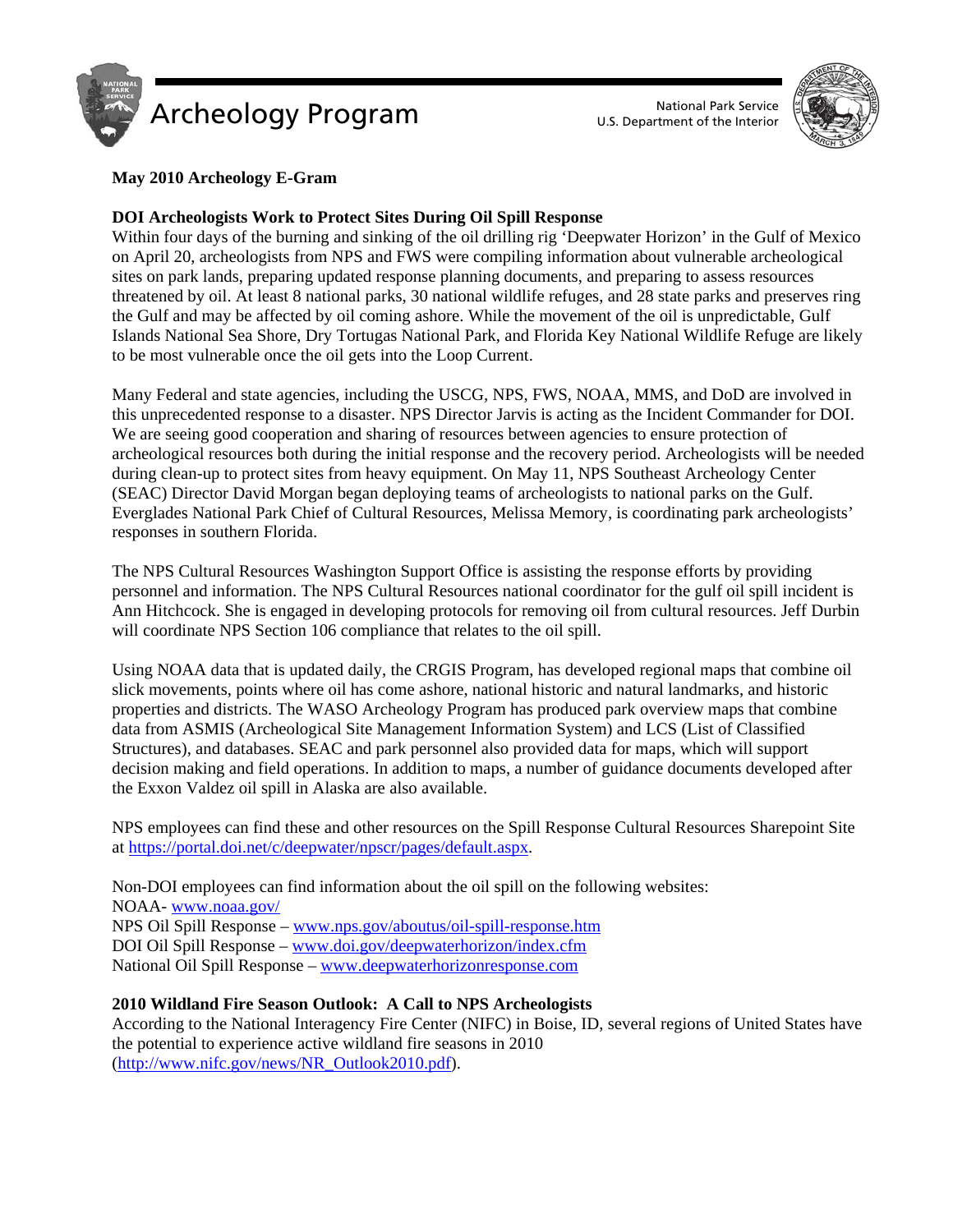The strong El Niño winter weather pattern has produced drier than normal conditions in the Northern Rockies of Montana and Idaho, parts of eastern Washington, northwestern Wyoming, a portion of south-central Oregon stretching down into the northeastern corner of California, and the leeward Hawaiian Islands. Several other regions of the country are also abnormally dry heading into late spring and early summer: the northern Great Lakes region, central Alaska, southern Arizona, and a section of southern Georgia, Alabama, and northern Florida. These areas, however, will probably benefit from normal seasonal rains by midsummer.

While El Niño denied normal snowfalls and winter rains in some parts of the country, it had a dampening effect in other regions heading into the traditional summer fire season. The mountainous areas of Arizona, New Mexico, southern Utah, and southern Colorado were inundated with heavy snows over the winter, and forested areas will probably not have enough time to dry to critical levels before summer rains begin to fall.

Wildland fires, fire management operations taken to suppress or manage them, and post-fire conditions can have detrimental consequences for archeological resources. Many NPS archeologists currently serve as Resource Advisors (READs) during active incidents and as members of Burned Area Emergency Response (BAER) teams that assess post-fire conditions. The efforts of these individuals have successfully protected many archeological resources and mitigated fire-related damages to others on NPS lands.

The need for READs and BAER team members remains great, however. Those interested in what it takes to participate and training opportunities are encouraged to contact PWR Archeologist/BAER Coordinator Nelson Siefkin (510.817.502) or National BAER Coordinator Rich Schwab (208.387.5642).

### **NPS Archeology Program Celebrates National Oceans Month**

From coastal settlement to maritime battles, archeology illuminates relationships between people and the oceans. Visit the website of the NPS Archeology Program for ideas on places to go and things to do regarding oceanic archeology. Check out the new front page http://www.nps.gov/archeology/index.htm or go directly to the Oceans Month feature at http://www.nps.gov/archeology/months/june10.htm. (See all the monthly pages at http://www.nps.gov/archeology/months/index.htm).

In July and August, the front page will feature summertime archeological happenings in the NPS, like public archeology days or special events. Let us know your plans, give a link, and we'll include information in the next front page monthly update. E-mail DCA@nps.gov to submit announcements.

### **Two Sentenced for Looting Yakama Nation Cultural Site**

Tiffany E. Larson, 24, and Devin W. Prouty, 27, both of Goldendale, Washington, were sentenced on May 12, 2010, for damaging and removing archeological resources from an historic Yakama Nation site, in Spearfish Park, Klickitat County, Washington. The park is Federal land managed by the U.S. Army Corps of Engineers. On August 15, 2009, Larson and Prouty were apprehended at while looking for arrowheads and collecting stone fragments that were culturally altered. Signs at the entrance to the park note that "Destruction, injury, defacement, removal, or any alteration of public property is prohibited." Neither Larson nor Prouty had a Federal permit for archeological excavation of historic or prehistoric resources, or for removal of archeological objects.

The Yakama Nation archeological damage assessment determined that there were three areas of measurable disturbance and that the cost to rehabilitate the area was \$6,690.08. Larson and Prouty received sentences of two years probation and were ordered to pay that amount in restitution. Both were also ordered to perform 150 hours of community service for the Yakama Nation and banned during the period of probation from going into Spearfish Park.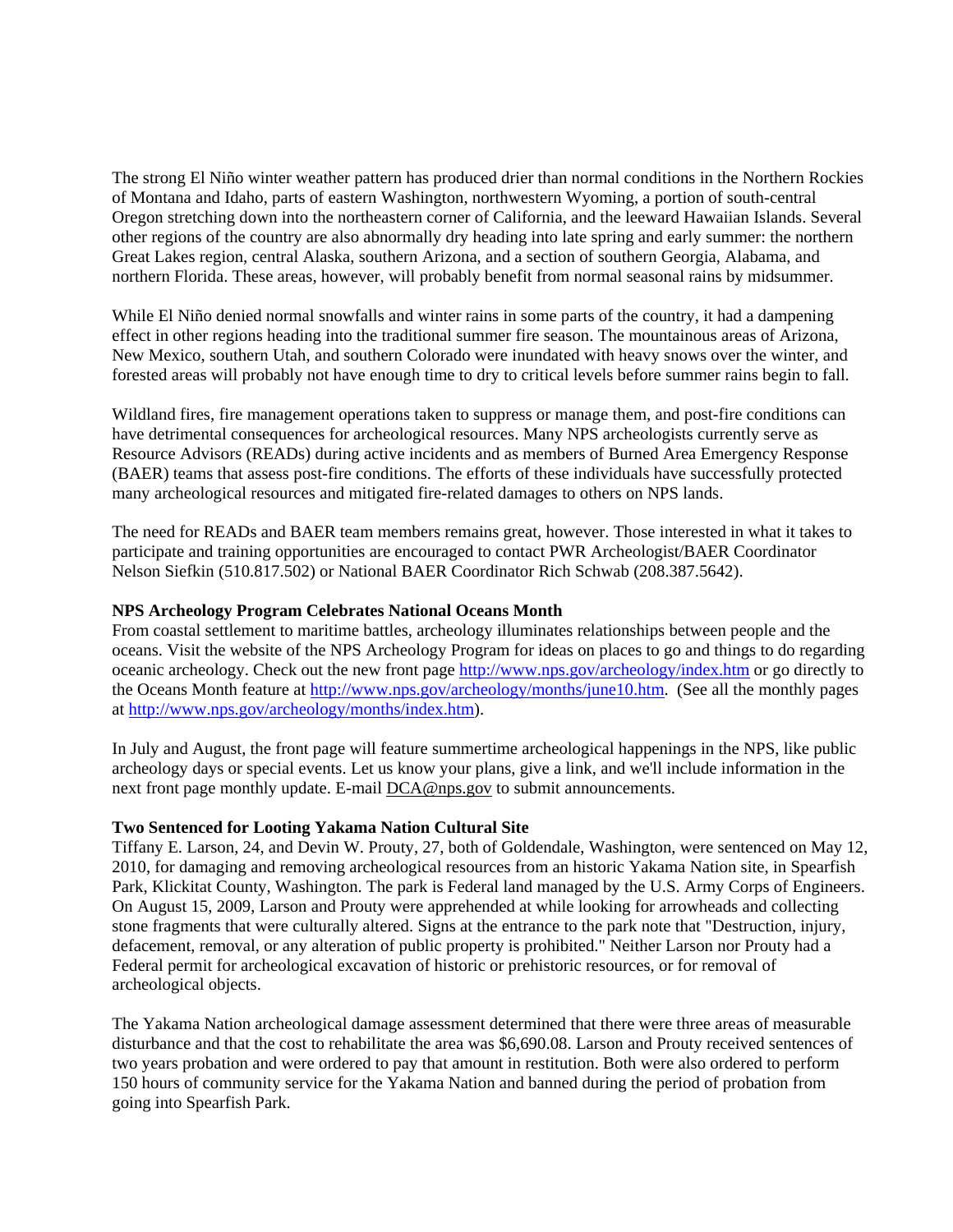The investigation was conducted by the Yakama Nation Cultural Resources Program, Columbia River Inter-Tribal Fisheries Enforcement, the U.S. Army Corps of Engineers, and the Klickitat County Sheriff's Office.

#### **DOI Secretary Approves Cape Wind Energy Project**

Secretary of the Interior Ken Salazar has approved the Cape Wind renewable energy project on submerged Federal lands in Nantucket Sound, but will require the developer of the \$1 billion wind farm to agree to additional binding measures to minimize the potential adverse impacts of construction and operation of the facility. The Advisory Council of Historic Preservation had recommended rejecting the proposed project and Native American tribes also objected to construction of the wind farm on Horseshoe Shoals.

Salazar disagreed with the Advisory Council's conclusion that visual impacts from the proposed wind farm provide a rationale for rejecting the siting of the project. The 25 square mile Cape Wind Associates LLC facility project site is about 5.2 miles from the mainland shoreline, 13.8 miles from Nantucket Island and 9 miles from Martha's Vineyard. In no case does the turbine array dominate the view shed, Salazar said.

Salazar emphasized that the Department has taken extraordinary steps to fully evaluate Cape Wind's potential impacts on traditional cultural resources and historic properties, including government-to-government consultations with the Wampanoag Tribe of Gay Head (Aquinnah) and the Mashpee Wampanoag Tribe and that he was "mindful of our unique relationship with the Tribes and carefully considered their views and concerns." Salazar said he understood and respected the views of the Tribes and the Advisory Council, but noted that, as Secretary of the Interior, he must balance broad, national public interest priorities in his decisions.

Salazar pointed out that Nantucket Sound and its environs are a working landscape with many historical and modern uses and changing technologies. A number of tall structures, including broadcast towers, cellular base station towers, local public safety communications towers, and towers for industrial and business uses are located around the area. Three submarine transmission cable systems already traverse the seabed to connect mainland energy sources to Martha's Vineyard and Nantucket Island. Significant commercial, recreational and other resource-intensive activities, such as fishing, aviation, marine transport and boating have daily visual and physical impacts, and have long coexisted with the cultural and historic attributes of the area and its people.

The Secretary also disagreed that it is not possible to mitigate the impacts associated with installation of piers for wind turbines in the seabed. A number of marine archeological studies have indicated that there is low probability that the project area contains submerged archeological resources. Most of the area has been extensively reworked and disturbed by marine activities and geological processes.

Because of concerns expressed during the consultations, Interior has required the developer to change the design and configuration of the wind turbine farm to diminish the visual effects of the project and to conduct additional seabed surveys to ensure that any submerged archeological resources are protected prior to bottom disturbing activities. Under these revisions, the number of turbines has been reduced from 170 to 130, reconfiguring the array to move it farther away from Nantucket Island, reducing its breadth to mitigate visibility from the Nantucket Historic District, and painted off-white. A Chance Finds clause in the lease requires the developer to halt operations and notify Interior of any unanticipated archeological find. The Clause in the lease only halts operations if cultural resources or indicators suggesting the possibility of cultural habitation are found but also allow the Tribes to participate in reviewing and analyzing such potential finds.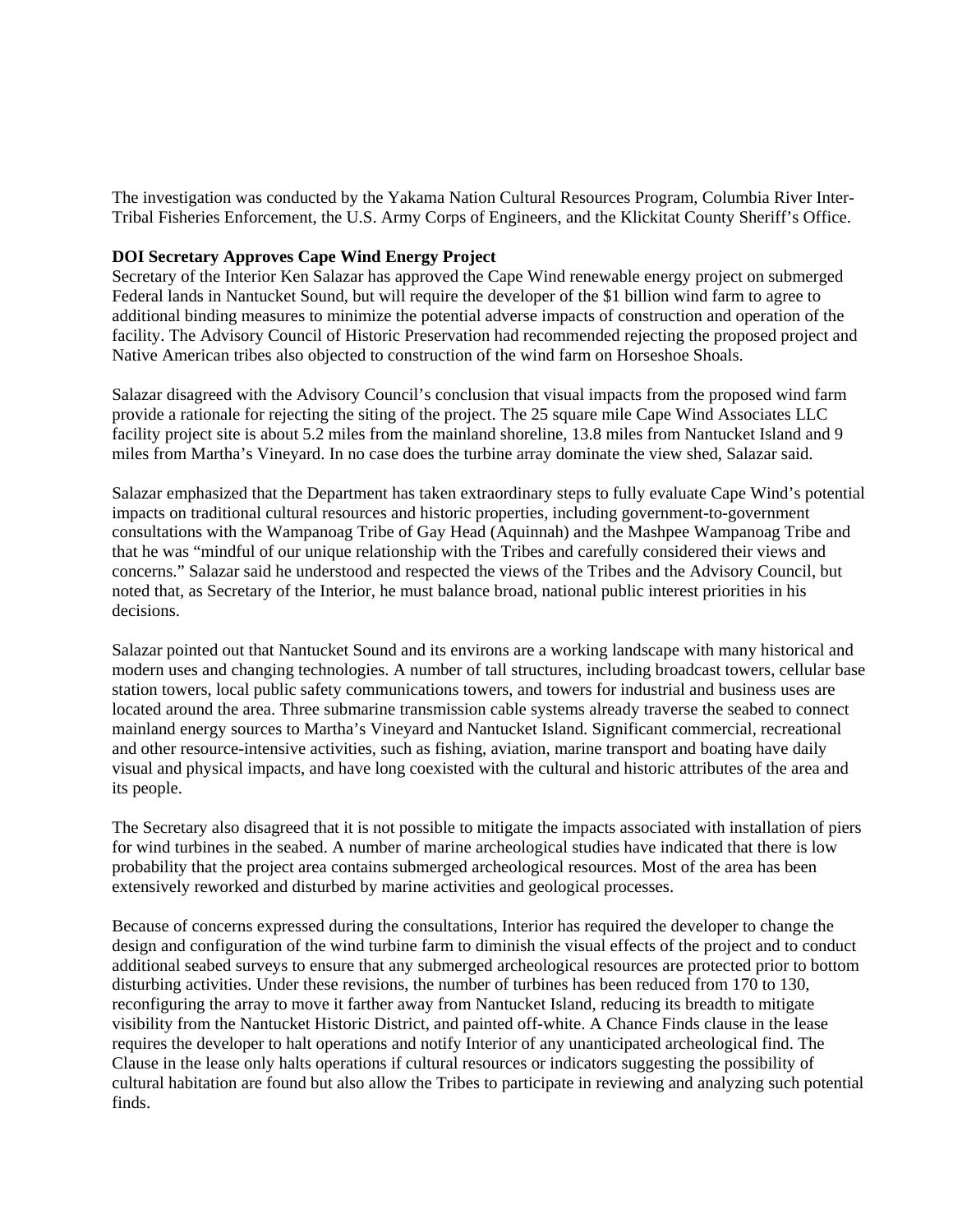Interior will require additional and detailed marine archeological surveys and other protective measures in the project area. Remote sensing tools will be used to ensure seafloor coverage out to 1000 feet beyond the Area of Potential Effect. More predictive modeling and settlement pattern analyses also will be conducted as well as geotechnical coring and analyses to aid in the identification of intact landforms that could contain archeological materials.

At average expected production, Cape Wind could produce enough energy to power more than 200,000 homes in Massachusetts. Horseshoe Shoals lies outside shipping channels, ferry routes, and flight paths but is adjacent to power-consuming coastal communities. One-fifth of the offshore wind energy potential of the East Coast is located off the New England coast and Nantucket Sound receives strong, steady Atlantic winds year round.

# **Registration Open for 2010 Pecos Conference**

The 2010 Pecos Conference will be held in Silverton, CO, August 12-15. The conference was initiated at Pecos, NM, in 1927, by A. V. Kidder for the sharing of information about Southwestern archeological research. Ever since, with the exception of a ten-year hiatus, it has been held annually at various Southwest locations. This will be the 73rd meeting for professional and avocational archeologists and the interested general public to present papers and recent Southwestern archeological research.

For more information and to register, go to http://www.swanet.org/2010\_pecos\_conference/index.html

## **CRM Journal Features Interview with Hester Davis**

The summer 2009 issue of *CRM: The Journal of Heritage Stewardship* featured an interview with Hester Davis, who has a been a leader in cultural resource management. You can get a copy of this back issue for free by emailing a request to NPS\_CRMJournal@nps.gov

*CRM: The Journal of Heritage Stewardship* addresses the history of, development of, trends, and emerging issues in cultural resource management in the U.S. and abroad. Its purpose is to broaden the intellectual foundation of the management of cultural resources. The journal is written for practitioners in the cultural resources fields, including preservation, history, architecture, museology, conservation, ethnography, archeology, cultural landscapes, folklore, and related areas; scholars in colleges and universities who teach, study, and interpret cultural resources; and other members of the heritage community. Subscribe for free online and find back issues at http://crmjournal.cr.nps.gov/Journal\_Index.cfm .

To be considered as a peer reviewer for manuscripts or to write reviews of publications (books, websites, or exhibits), send an email to NPS\_CRMJournal@nps.gov stating your interest. Include your contact information as well as your topical and geographic areas of expertise.

### **NASA Offers Remote Sensing Training for Archeologists**

The NASA Space Archaeology Program is offering a workshop "Introduction to Satellite and Aerial Remote Sensing for Archeologists" June 29 – July 1, 2010 at the Geospatial Innovation Facility, University of California, Berkeley. Course objectives include:

- Identifying elements in the remote sensing process of greatest relevance to archeological research.
- Introduction to the most widely available and reasonably priced image types, from multispectral to synthetic aperture radar (SAR) to archeologists.
- Introduction to image enhancement and analysis techniques that have been of greatest use to archeologists, as well as those techniques showing promise.
- Development of criteria for choosing images for analysis, how to use them, and tools needed.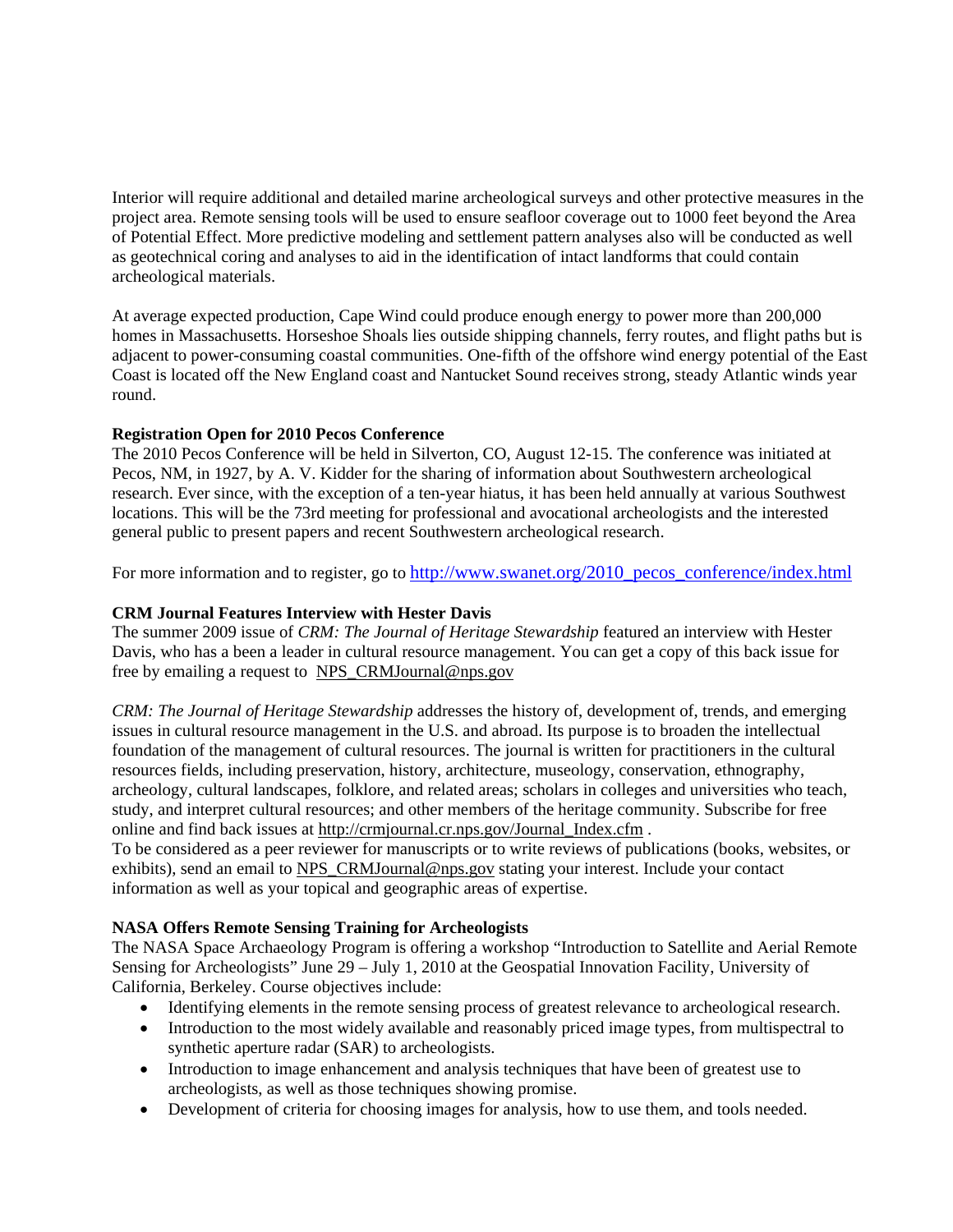• To develop a mutual support group of archeologists working with this technology.

Course prerequisites include at least one year of experience with GIS and image enhancement software, familiarity with aerial or satellite remote sensing imagery in archeological research or archeological resource protection, and professional standing in the archeological community.

For more information and for an application, go to

www.culturalsite.com/articles/NASA\_Aerial\_and\_Satellite\_Remote\_Sensing\_for\_Archaeologists\_Course\_A pplication.pdf

### **2010 Biennial Cooperative Ecosystem Studies Units (CESU) Network National Meeting**

The 2010 Biennial Cooperative Ecosystem Studies Units (CESU) Network National Meeting will be held June 22-24, 2010, Howard University School of Law, Washington, DC. CESUs provide research, technical assistance, and education to Federal land management, environmental, and research agencies and their partners. CESU efforts bring together scientists, resource managers, and other conservation professionals from across the biological, physical, social, and cultural sciences to conduct coordinated, collaborative applied projects to address natural and cultural heritage resource issues at multiple scales and in an ecosystem context.

Who should attend? Representatives from CESU partner universities and colleges; Federal natural and cultural resource managers, scientists, educators, and agency leaders; prospective Federal and nonfederal partners.

New this year: 1.) An Orientation Session for Federal and nonfederal partners new to the network. The session will provide an opportunity for representatives from new partner organizations and new representatives from existing organizations to learn more about the program, ask questions, and interact with new and existing partners from around the CESU Network. 2.) A Host University Directors Meeting will provide a forum for sharing among unit leaders related to best practices, experiences, lessons learned, emerging issues, and future possibilities. 3.) A "Speed Dating" Dialog Session will allow Federal agency representatives and nonfederal partners to engage in face-to-face conversations to identify potential connections and synergies for future collaboration on topics of mutual interest. Numerous topical areas will be arranged for brief table discussions to link needs and capabilities among partners. 4.) A fun and informative walking tour of the National Mall**;** NPS staff will provide an insider's view of managing the Nation's Backyard!

For more information, go to www.cesu.psu.edu/meetings\_of\_interest.htm

### **BOR Releases Film about Looting of Military Cemetery**

The BOR has released a film about Federal efforts to stop looting of a cemetery associated with historic Fort Craig, Socorro County, New Mexico."A Helluva Way to Treat a Soldier" examines the history of the fort and the looting of the fort's cemetery. A century after his death, the remains of a 19th century Buffalo Soldier named Thomas Smith were stolen from the Fort Craig cemetery. Private Smith's remains were kept as a trophy for over 30 years in the home of one of the Southwest's most prolific looters. While the man who took Mr. Smith's remains died before prosecution, or even detection, the film carries a strong warning about the penalties of theft of archeological heritage and links looting to the destruction of knowledge.

Fort Craig was established in 1853 and, by 1861, was the largest fort in the Southwest with over 2,000 soldiers, as well as families and other civilians. Fort Craig soldiers fought Confederate soldiers and, after the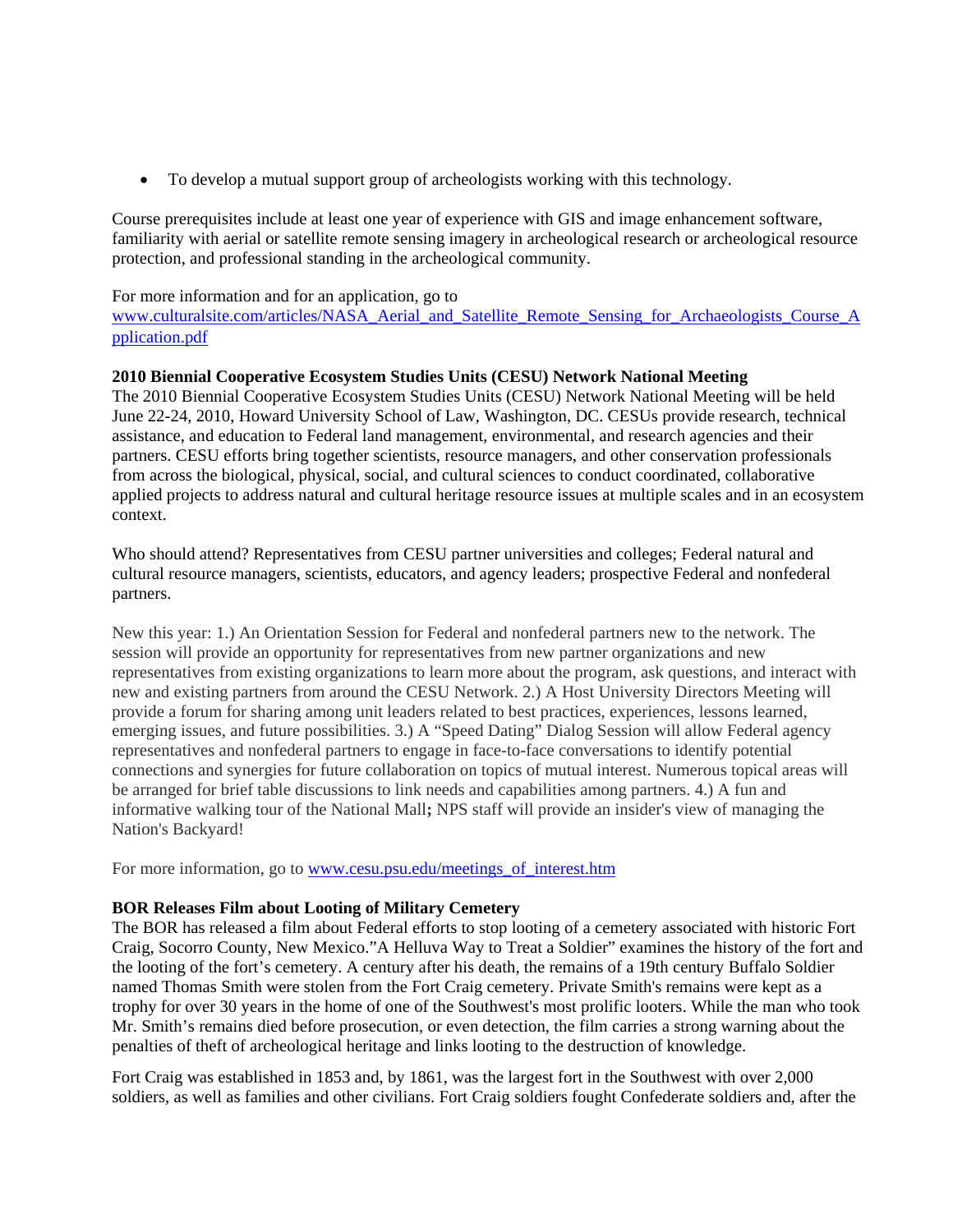Civil War was won, housed Buffalo Soldiers, military units of African American soldiers, led by European American officers (see "The Archeology of Buffalo Soldiers and Apaches in the Southwest" www.nps.gov/archeology/sites/npSites/guadalupeMts.htm ). Fort Craig was decommissioned in 1885, and the bodies in the nearby cemetery were dis-interred and buried elsewhere.

Fort Craig passed into private hands in 1895 and, at that time, it was not illegal to dig in the ruins of the fort. The property was eventually donated to Archaeological Conservancy by the Oppenheimer family and transferred to the Bureau of Land Management in 1981. The nearby cemetery, however, remained Federal property. When looter Dee Brecheisen began digging in the cemetery in the early 1970s, he was destroying and stealing Federal property (ARPA was not passed until 1979). Brecheisen quickly discovered that a number of bodies had been left behind when military personnel moved the cemetery. While Federal archeologists later estimated that Brecheisen opened as many as 20 graves, only one set of remains were recovered, those of Thomas Smith.

Shortly after his death in 2004, Federal archeologists received a tip that Brecheisen had illegal human remains and artifacts. It wasn't clear whether he sold any of the looted items. Authorities found some Civil War and Native American artifacts in his home, but the collections had already been auctioned off by his family. Authorities also found piles of prehistoric pottery sherds, military buttons, and other artifacts, vividly detailed in the film. Smith's remains were later returned by an anonymous person.

Investigators believe Brecheisen also dug up grave sites in Fort Thorn and Fort Conrad, and prehistoric burial sites in the Four Corners region. He may also have taken the Fort Craig burial plot map, found among his things but missing from the National Archives.

To prevent further looting, BOR archeologists in 2008 removed the rest of the burials that had been overlooked when the cemetery was moved. The remains of 39 men, 2 women, and 26 infants and children were later reburied.

Situating a film about looting within a historical context that includes both European and African Americans that the public can easily identify with complements a growing body of film and literature about looting of Native American sites. The film features cameo appearances by BOR FPO Tom Lincoln and BOR archeologists Jeffry Hanson and Mark Hungerford.

A short version of "A Helluva Way to Treat a Soldier" was shown at the 7.5 Film Fest at the Society of American Archaeology's 75th Anniversary meeting and was chosen as the winner out of 66 entries.

### **Federal Publications: Kingsley Plantation Ethnohistorical Study** by Antoinette T. Jackson and Allan F. Burns

Ethnohistorical research provides a rich historical dimension to the current archeological investigations at Kingsley Plantation, Tumucuan Ecological and Historic Preserve, Jacksonville, Florida. A primary focus is Zephaniah Kingsley, a European American who occupied the plantation from 1812 to 1837 (and whose nephews owned it after him), and who eventually migrated to Haiti. He married an enslaved Senegalese woman from a "royal" family, Anta Majigeen Ndiaye, and, together, they managed the plantation, and the enslaved people who labored on it, and raised four children while negotiating Florida European American society.

Much is made of the fact that Anta owned enslaved people in America but, as a high status individual in Africa, her family may also have owned enslaved people. Only in America was social status linked to skin color. Zephaniah and Anta's children were able to transcend these contradictions between wealth and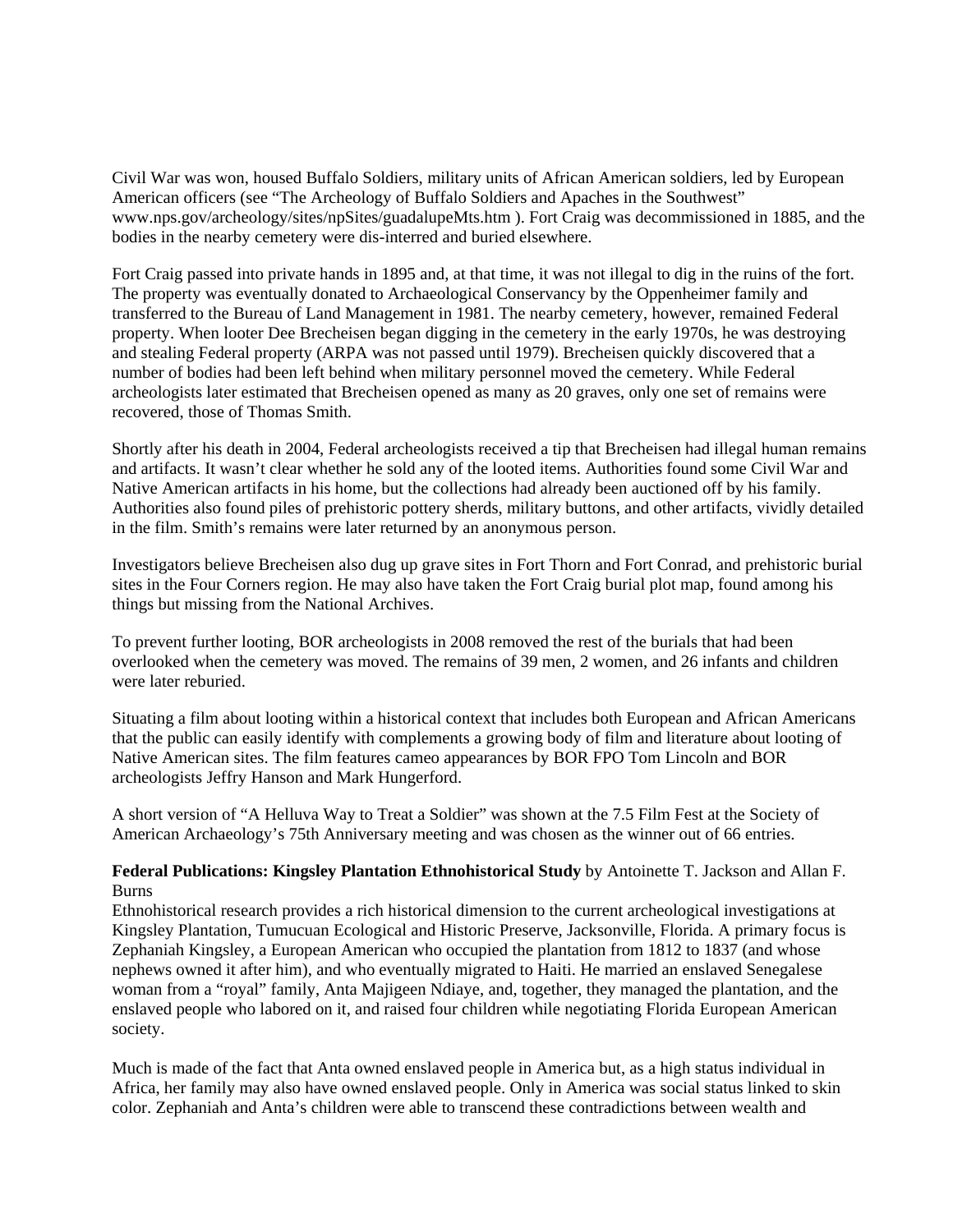expectations of social status, and all married European Americans. The majority of descendents of the children who stayed in Florida after their parents migrated to Haiti, however, married people who were identified as African Americans in the U.S. census.

This research also took as a subject a family that had been part of Zephaniah and Anta Kingsley's enslaved population. Esther Lottery was born on Kingsley Plantation about 1825, and descendents remain in the Jacksonville area.

Against this backdrop of slavery and slave owning, the authors examine important events of the past two hundred years of habitation of Fort George Island, beginning with Zephaniah and Anta's tenure, and ending with the Klu Klux Klan, the assassination of Malcom X, and the Civil Rights movement. Chapters 1 and 2 focus on the Kingsley family history and fortunes. Chapter 3 encompasses branches of the descendent families, including some from Haiti. Chapters 4 and 5 look at some of the more recent history of the island, and oral histories of recent inhabitants of the Fort George Island community. The authors rightly emphasize that slavery is not the only story to be told, but only one among many stories of people connected to the island.

Data collection for the study was facilitated by the gathering of former inhabitants and descendents of inhabitants of Fort George Island at the "Kingsley Plantation Heritage Festival" held annually. Oral history is augmented by archival research, summarized in four appendices: genealogical charts, census data, and a fascinating table of occupations held by African Americans in the U.S. in the first part of the  $20<sup>th</sup>$  century. This well-written study is a welcome addition to historical and archeological research of Kingsley Plantation.

(This study provides background information for two archeological studies about Kingsley Plantation to be presented in future as **Projects in Parks**. For a condensed version of the study, see "The Kingsley Plantation Community in Jacksonville, Florida: Memory and Place in a Southern American City" in **CRM: The Journal of Heritage Stewardship** at

http://crmjournal.cr.nps.gov/04\_article\_sub.cfm?issue=Volume%206%20Number%201%20Winter%202009  $\&$ page=1 $\&$ seq=2)

#### **Projects in Parks: Archeology in** *Alaska Park Science*

*Alaska Park Science* is a semi-annual journal that shares the results of research in Alaska's 15 national parks and preserves, and focuses on cultural and natural resources, and the physical and social environment. Since the first volume was published in 2002, *Alaska Park Science* has published over 14 articles about archeology and prehistory in 10 parks. Through this research, the NPS manages our vital cultural and natural resources better.

Read the full story at www.nps.gov/archeology/sites/npsites/akParkSci.htm

*Projects in Parks* is a feature of the *Archeology E-Gram* that informs others about archeology-related projects in national parks. The full reports are available on the *Research in the Parks* web page www.nps.gov/archeology/sites/npSites/index.htm or through individual issues of the *Archeology E-Gram*. Prospective authors should review information about submitting photographs on the *Projects in Parks* web page on InsideNPS.

*Archeology E-Gram*, distributed via e-mail on a regular basis, includes announcements about news, new publications, training opportunities, national and regional meetings, and other important goings-on related to public archeology in the NPS and other public agencies. Recipients are encouraged to forward *Archeology E-Grams* to colleagues and relevant mailing lists. The *Archeology E-Gram* is available on the *News and Links* page www.nps.gov/archeology/public/news.htm on the NPS Archeology Program web site.